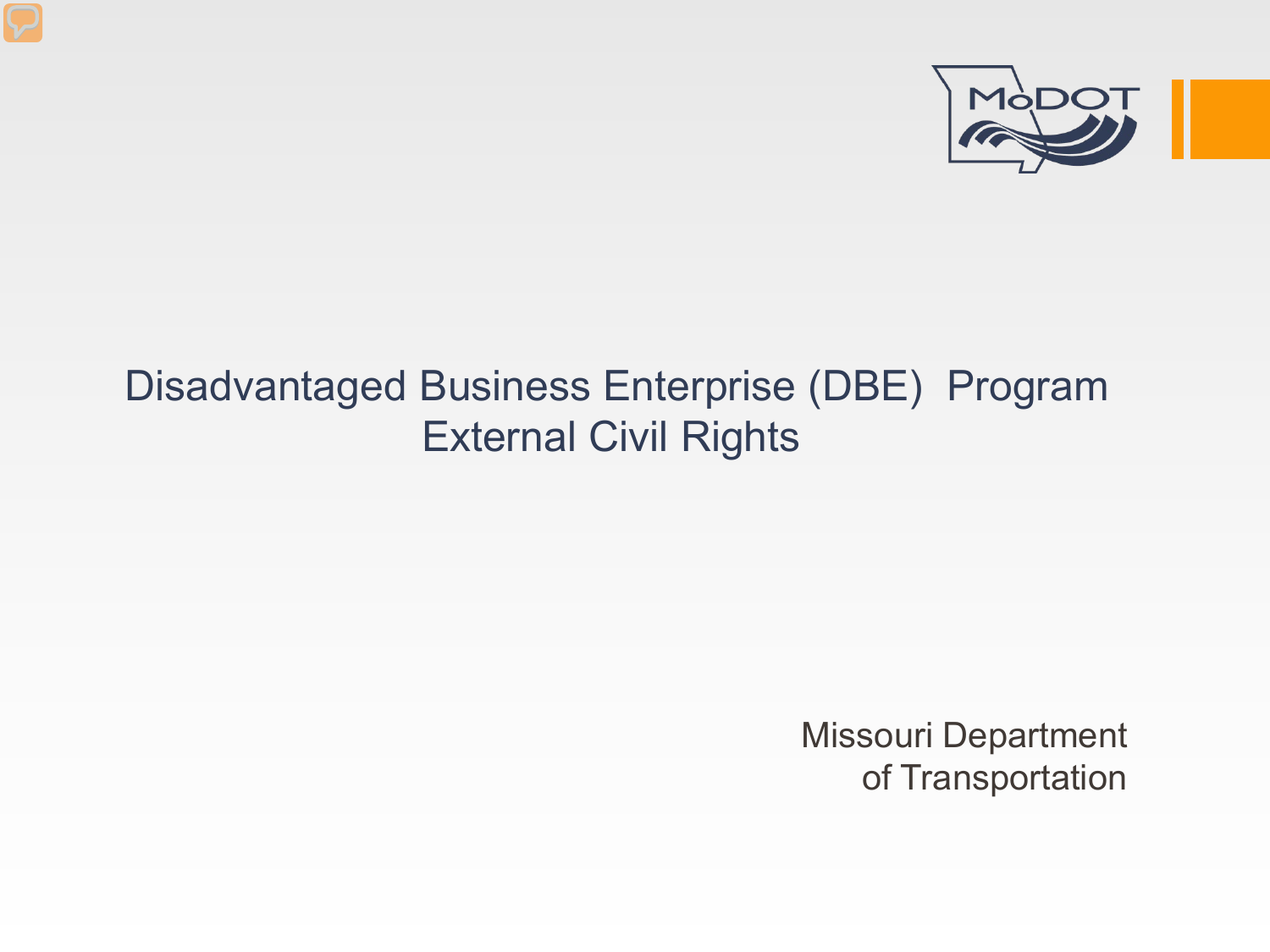



- **DBE Certification**
- **North American Industry Classification System** (NAICS) Expansion
- **Bidding Resources**
- **MoDOT Letting Schedule**
- **Local Public Agency (LPA) Projects**
- Design-Build Projects
- MoDOT Plans Room
- Website Reports
- **DBE Supportive Services**
- **Missouri Regional Certification Commitee (MRCC) Partners**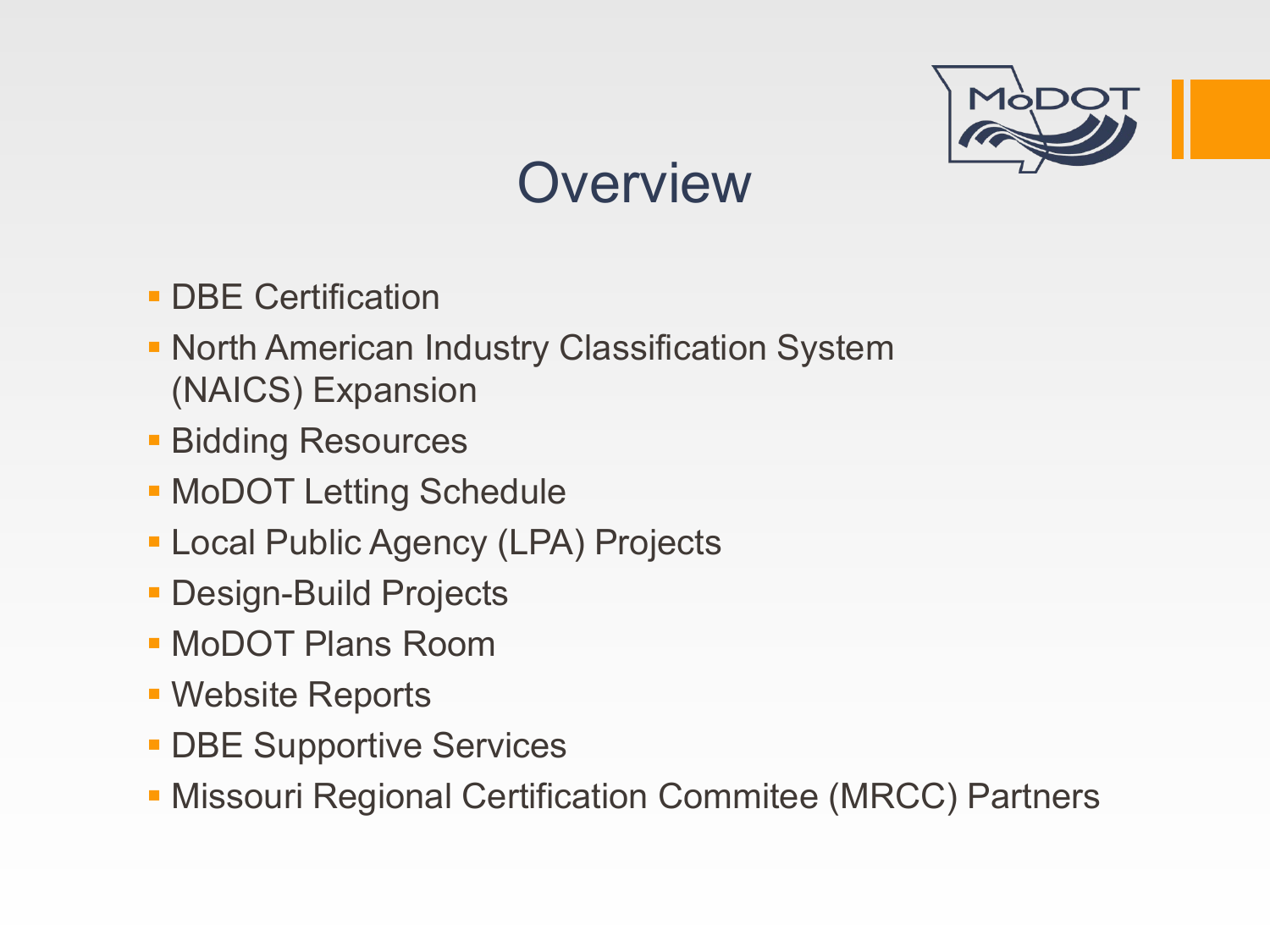

# Eligibility for DBE Certification

- **For-profit business**
- **Nust be at least 51% owned and controlled by a socially and** economically disadvantaged individual(s)
- **Personal net worth of less than \$1.32 million**
- **The owner must be a U.S. citizen or permanent resident**
- **S26.29 million in gross annual receipts**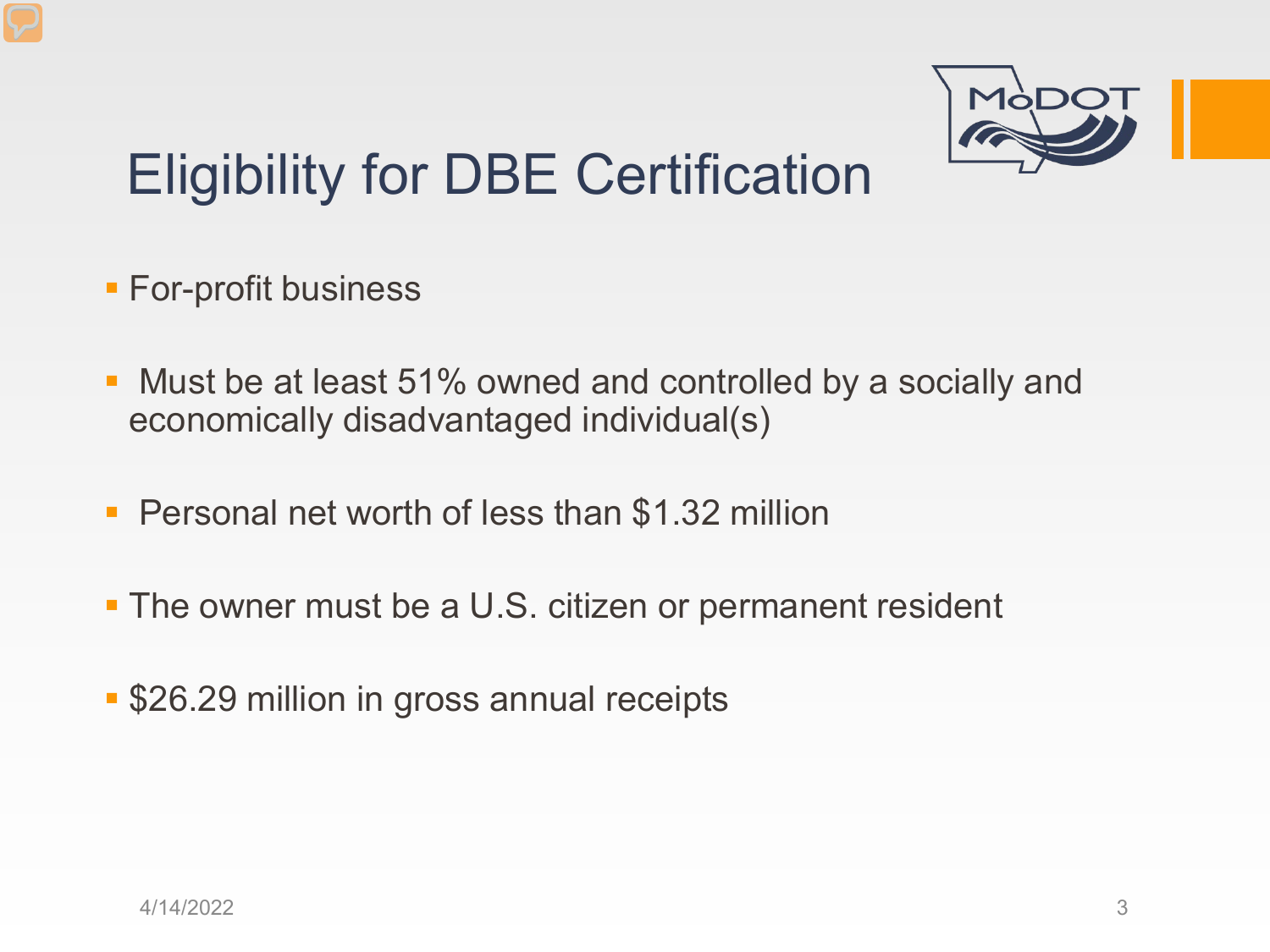

# Who is Considered Socially Disadvantaged?

- Women
- **Black Americans**
- **Hispanic Americans**
- **Native Americans**
- Asian-Pacific Americans
- **Subcontinent Asian-Americans**
- **Other groups designated by SBA**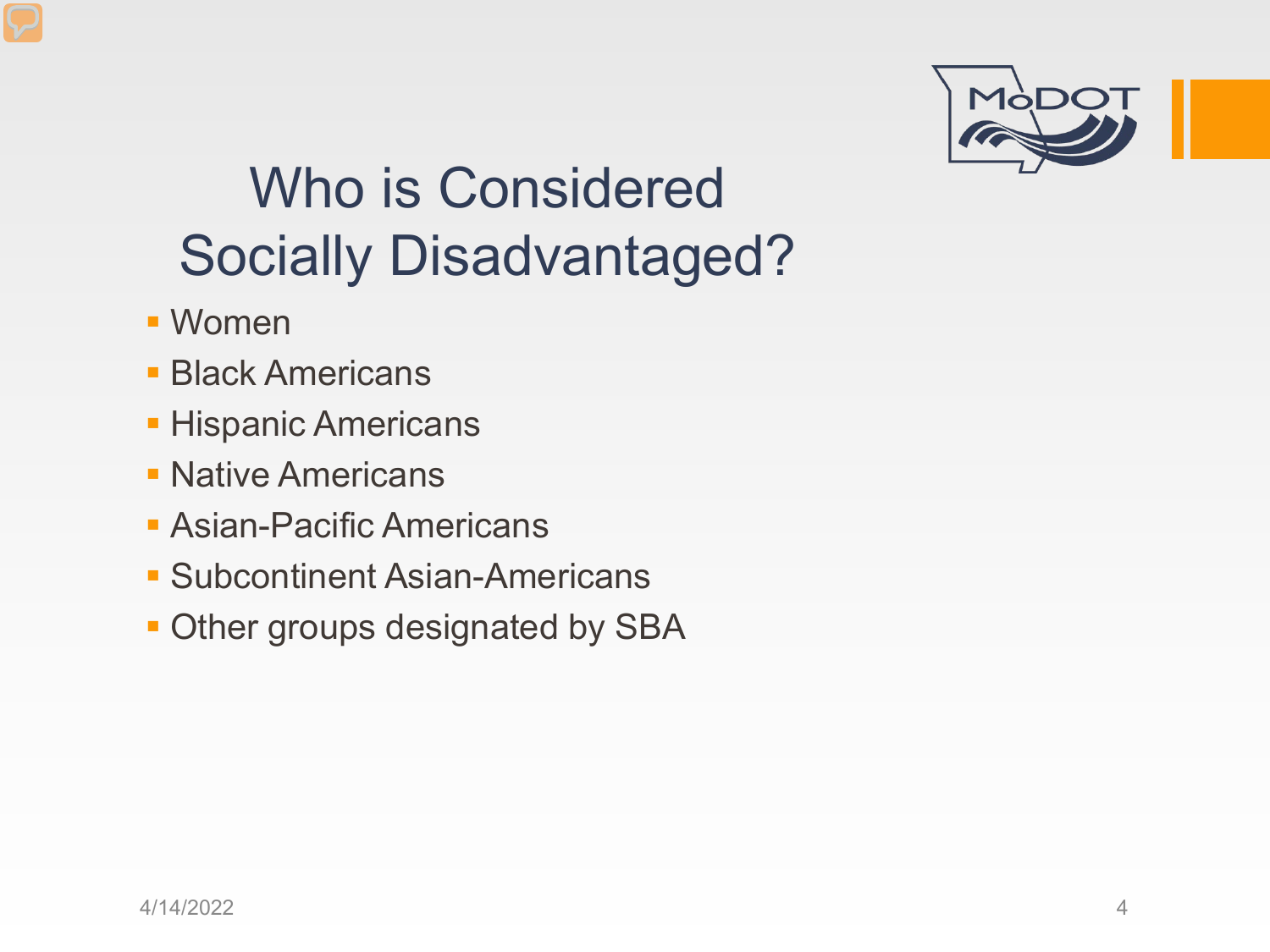

# How to Apply for DBE Certification

- **EX Complete the Uniform Certification Application and Personal Net** Worth form (PNW) found at: <https://www.modot.org/dbe-program>
- Submit a notarized application and all requested documents listed at the end of the application to our secure dropbox site at: [https://app.box.com/f/cdad1d15a8c24e2d85d806815c669944](https://protect2.fireeye.com/v1/url?k=45d91203-1a422b35-45dbdec9-0cc47a6d17ce-e379ceb406f2a008&q=1&e=36241c4b-cf5d-47c1-9d40-9f97ac355254&u=https%3A%2F%2Fapp.box.com%2Ff%2Fcdad1d15a8c24e2d85d806815c669944)
- If is a 90-day process from receipt of all necessary documents and 60 days for an interstate process
- **An On-Site Visit is Required**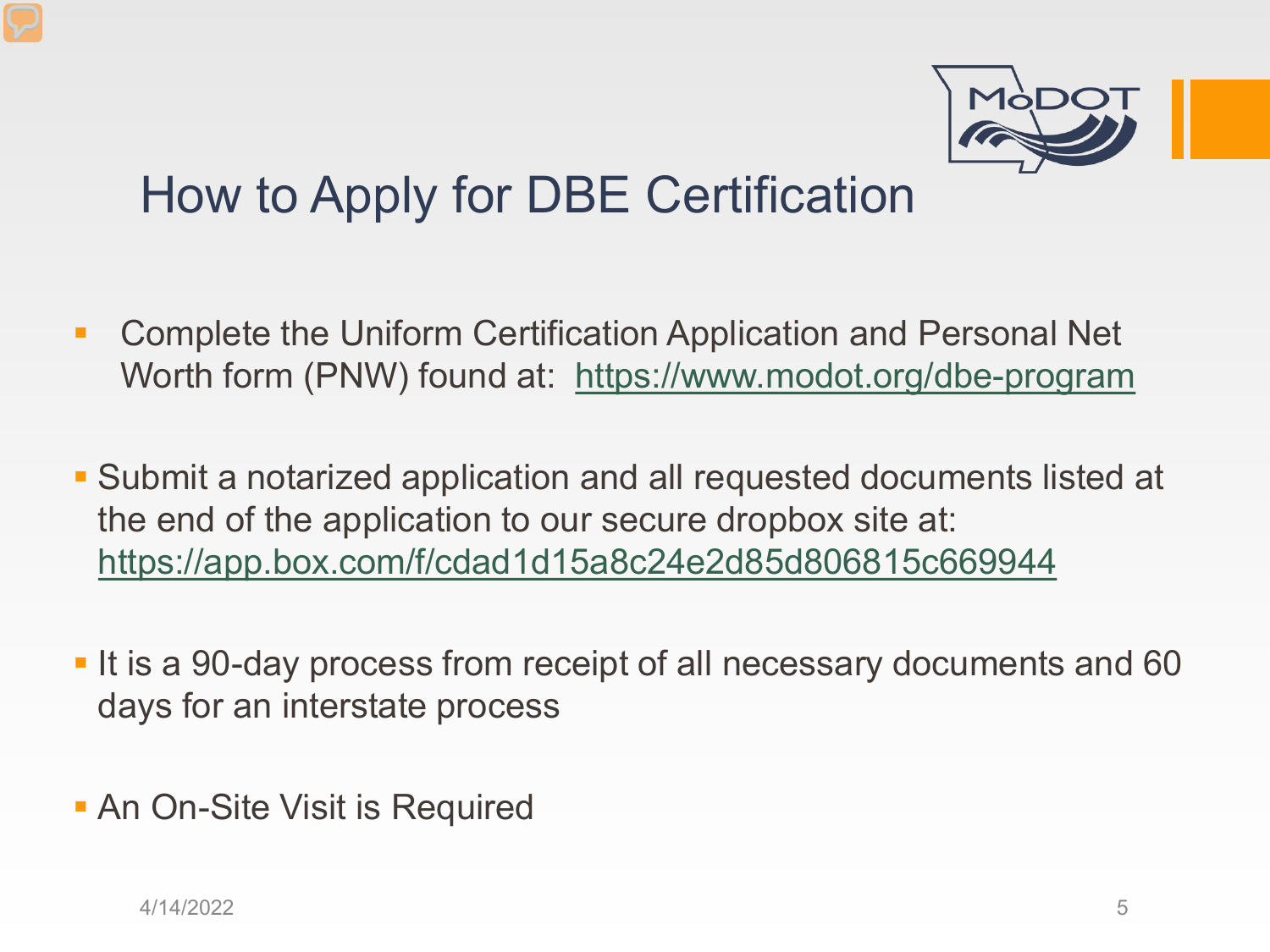

## NAICS Code Expansion

 Once a DBE firm is certified, the firm can in can expand its NAICS Codes, complete the form at:

[https://www.modot.org/sites/default/files/documents/external\\_civil\\_rig](https://www.modot.org/sites/default/files/documents/external_civil_rights/forms/naicscodereviewform.pdf) hts/forms/naicscodereviewform.pdf

- Submit the completed form and requested documentation of equipment along with the 5 largest contracts and quotes completed under the requested NAICS code(s)
- **The most commonly used scopes of work for DBE participation** include hauling, landscaping, traffic control, pavement marking, liquid asphalt hauling, concrete, steel, pipe supply, excavation, signage, electrical supply, guardrail and fencing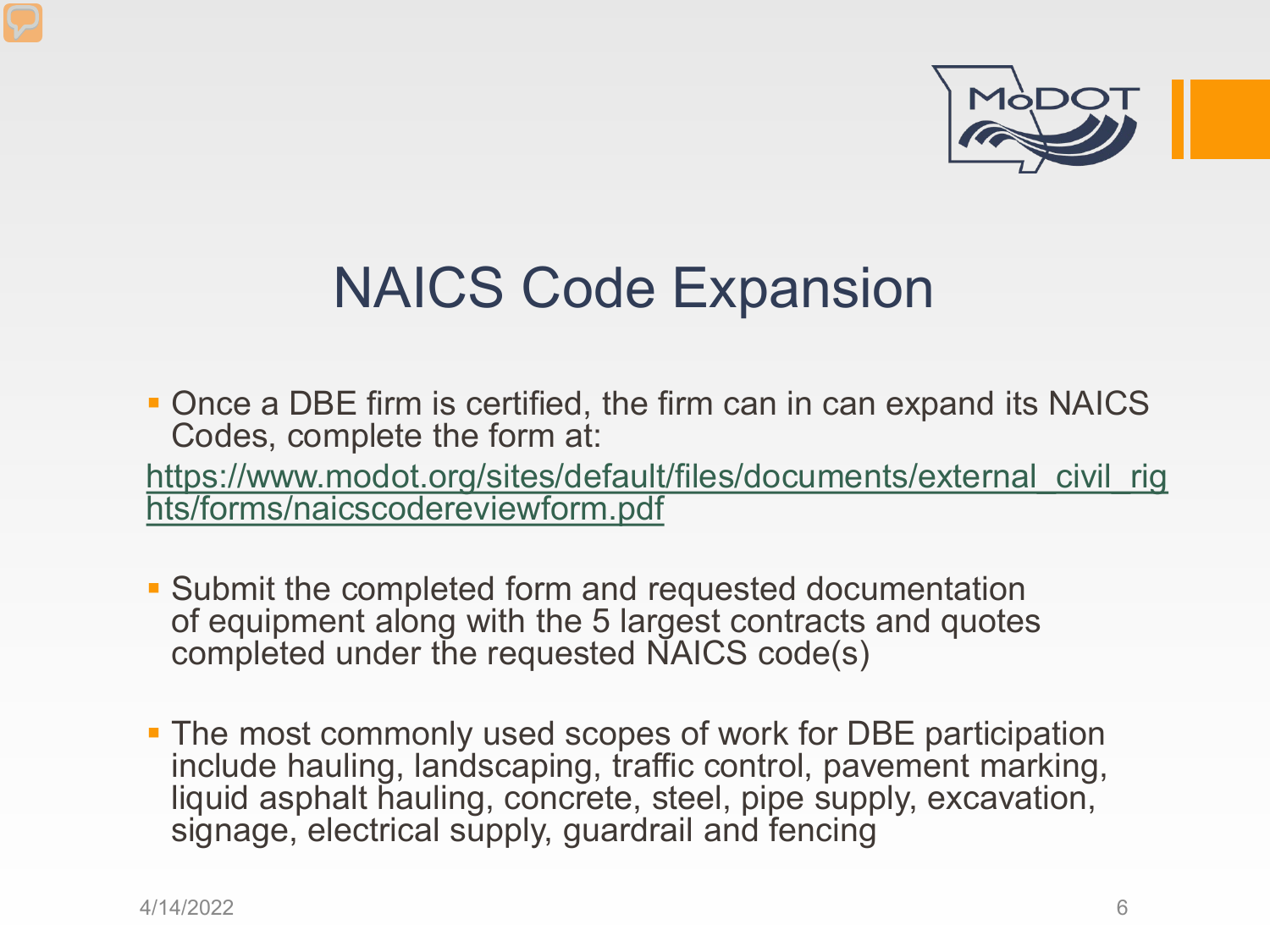

# Bidding Resources

Firms can find bidding resources at the following link:

**<https://www.modot.org/bidding>** 

At this site, firms can find bidding opportunities for road and bridge construction, Local Projects (LPA) administered by cities and counties, our online plans room, design-build information, electronic bidding services, contractor and subcontractor prequalification checklist, electronic bidding services, training opportunities and the MRCC directory.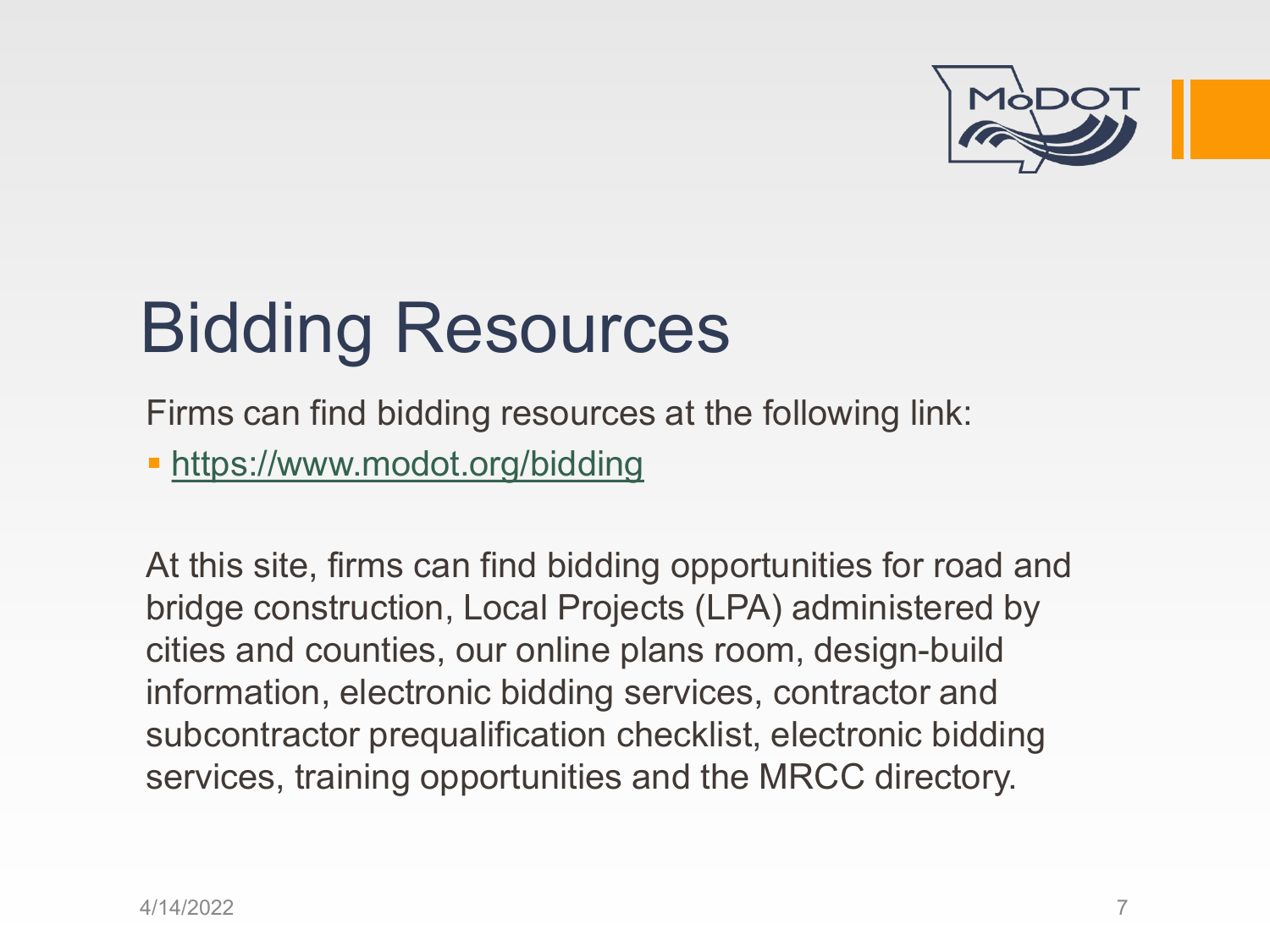

# Additional DBE Resources

- **The following is an additional resource for DBE firms:**
- **-** Doing Business with MoDOT Guide:

[https://www.modot.org/sites/default/files/documents/Doing%20](https://www.modot.org/sites/default/files/documents/Doing%20Business%20with%20MoDOT.pdf) Business%20with%20MoDOT.pdf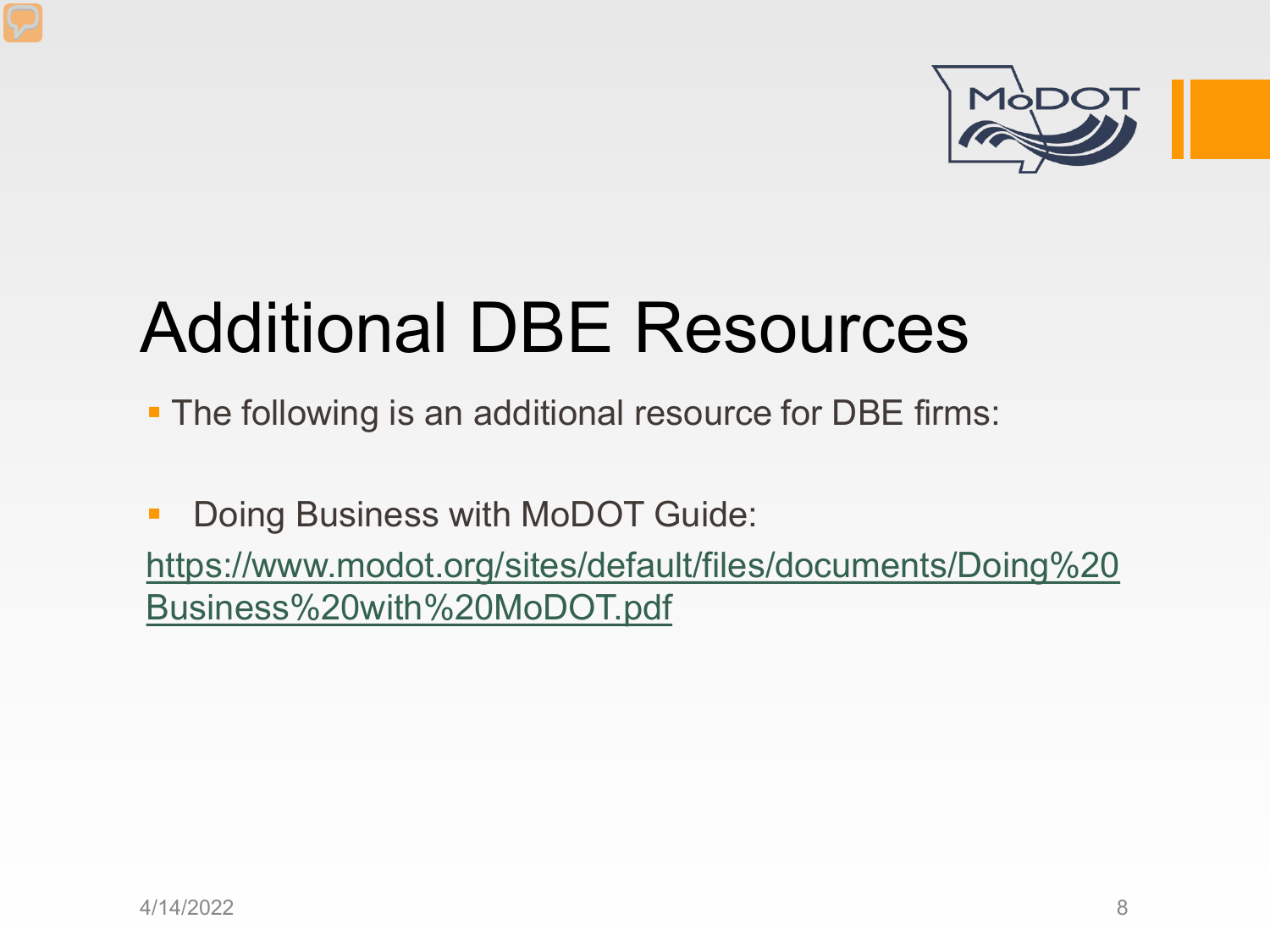

## Website Reports

- **Each letting has corresponding website reports**
- **These can be found on the MoDOT Website** with Bidding Information for each letting at:

<https://www.modot.org/bidding-and-letting-information>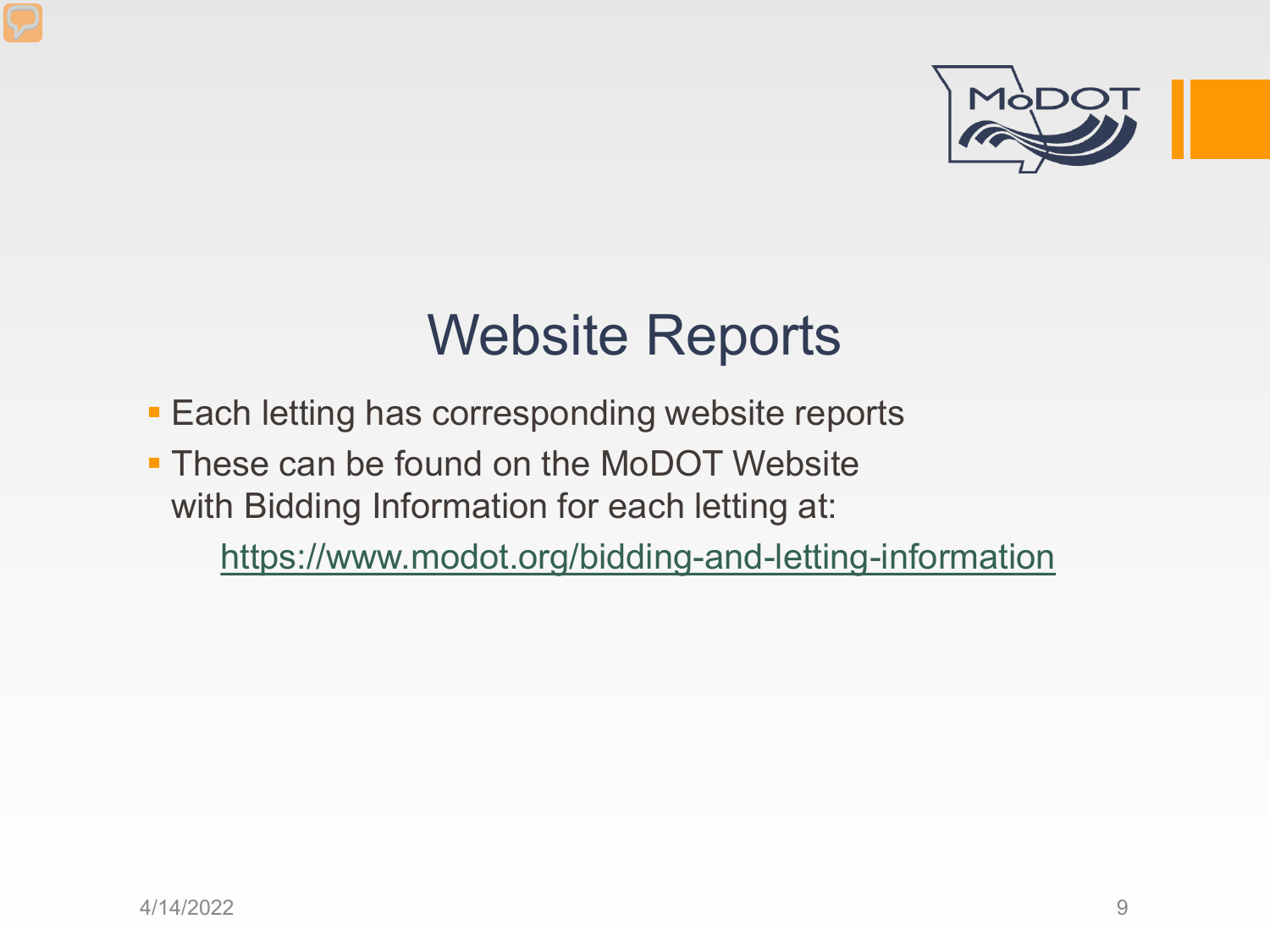

### MoDOT Plans Room

- On MoDOT's online plans room page, firms will find:
- **bid opening dates**
- **asphalt price index**
- **fuel index**
- **Federal provisions**
- **wage rates**
- **Plan Holder List**
- **descriptions of each project in the upcoming letting**
- **Consultant and professional services project information** 
	- **<https://www.modot.org/solicitation-rfq-opportunities>**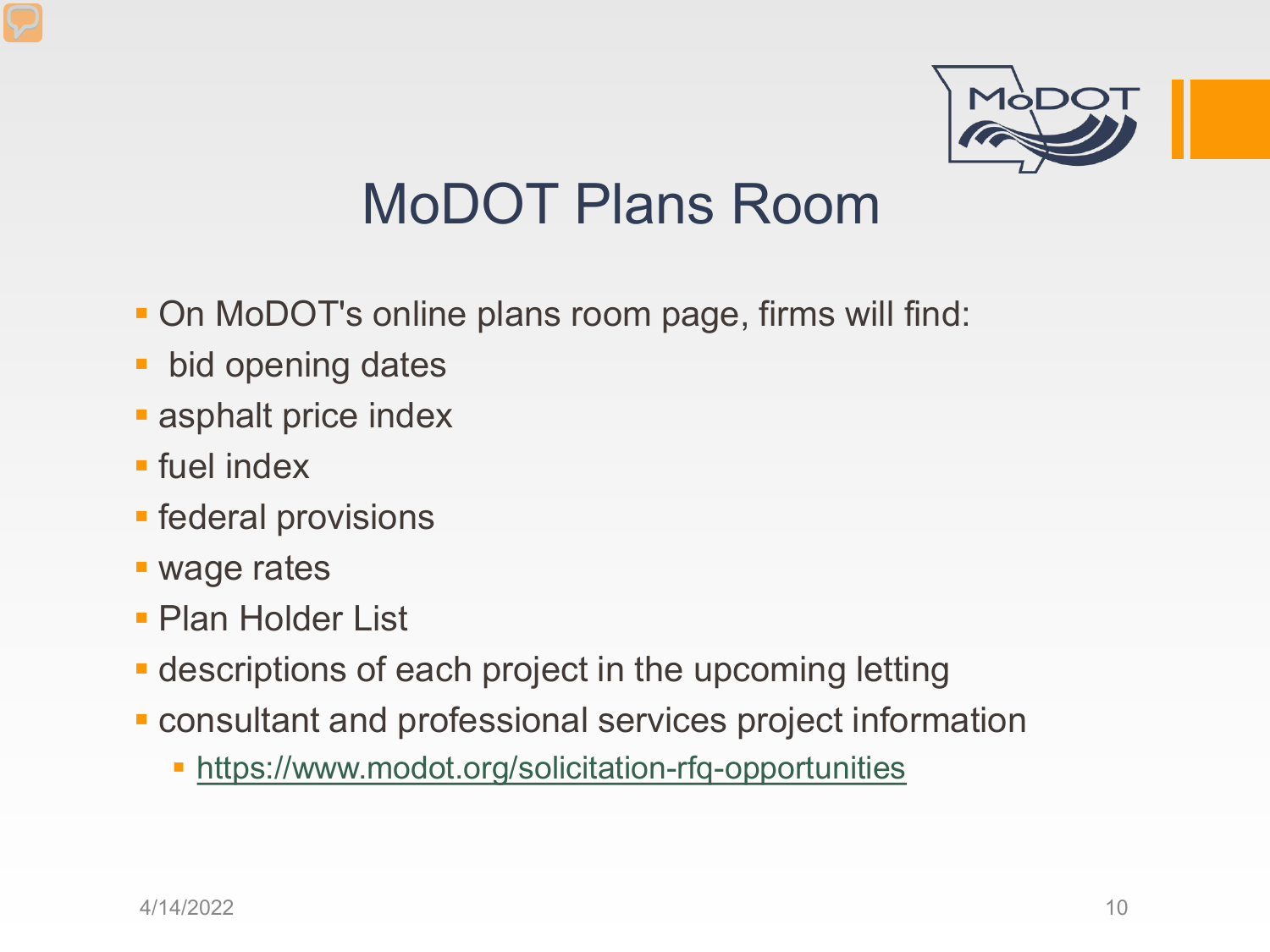# MoDOT Letting Schedule



#### [2021 Calendar](https://modotweb.modot.mo.gov/BidLettingPlansRoom/Letting/ViewStream/2658?type=general_info) [2022 Calendar](https://modotweb.modot.mo.gov/BidLettingPlansRoom/Letting/ViewStream/2719?type=general_info)

2021



|    | JANUARY |    |    |    |    |    |  |  |  |  |
|----|---------|----|----|----|----|----|--|--|--|--|
| s  | Ë       | s  |    |    |    |    |  |  |  |  |
|    |         |    |    |    | 1  | 2  |  |  |  |  |
| 3  | 4       | 5  | 6  |    | 8  | 9  |  |  |  |  |
| 10 | 11      | 12 | 13 | 14 | 15 | 16 |  |  |  |  |
| 17 | 18      | 19 | 20 | 21 | 22 | 23 |  |  |  |  |
| 24 | 25      | 26 | 27 | 28 | 29 | 30 |  |  |  |  |
| 31 |         |    |    |    |    |    |  |  |  |  |

#### **FEBRUARY**

| S  | М  |    | w  |    | F  | s  |
|----|----|----|----|----|----|----|
|    |    | 2  | 3  | 4  | 5  | 6  |
| 7  | 8  | 9  | 10 | 11 | 12 | 13 |
| 14 | 15 | 16 | 17 | 18 | 19 | 20 |
| 21 | 22 | 23 | 24 | 25 | 26 | 27 |
| 28 |    |    |    |    |    |    |
|    |    |    |    |    |    |    |

**JUNE**  $\overline{\mathsf{w}}$ 

16

 $\mathbf{T}$ F.

 $\overline{3}$  $\overline{4}$ 

 $10<sup>10</sup>$  $11$ 

 $17<sup>°</sup>$ 18 19

24 25  $\mathbf{s}$ 

5

 $12$ 

26

 $\mathbf{s}$ 

 $\mathbf{T}$ 

 $\mathbf{1}$  $\overline{2}$ 

8  $\overline{9}$ 

15

22 23

29 30

s

6

13

20

27

M

 $\overline{7}$ 

 $14$ 

21

28

| MAY |             |    |    |    |    |    |  |
|-----|-------------|----|----|----|----|----|--|
| s   | М<br>F<br>w |    |    |    |    |    |  |
|     |             |    |    |    |    |    |  |
| 2   | 3           | 4  | 5  | 6  |    | 8  |  |
| 9   | 10          | 11 | 12 | 13 | 14 | 15 |  |
| 16  | 17          | 18 | 19 | 20 | 21 | 22 |  |
| 23  | 24          | 25 | 26 | 27 | 28 | 29 |  |
| 30  | 31          |    |    |    |    |    |  |

and a single

|  | SEPTEMBER |  |
|--|-----------|--|
|  |           |  |

| S  | М  |    | w  |    | F  | S  |
|----|----|----|----|----|----|----|
|    |    |    |    | 2  | 3  | 4  |
| 5  | 6  |    | 8  | 9  | 10 | 11 |
| 12 | 13 | 14 | 15 | 16 | 17 | 18 |
| 19 | 20 | 21 | 22 | 23 | 24 | 25 |
| 26 | 27 | 28 | 29 | 30 |    |    |
|    |    |    |    |    |    |    |

| <b>OCTOBER</b> |    |    |    |    |    |                |  |
|----------------|----|----|----|----|----|----------------|--|
| S              | М  | т  | w  | T  | F  | s              |  |
|                |    |    |    |    |    | $\overline{2}$ |  |
| 3              | 4  | 5  | 6  | 7  | 8  | 9              |  |
| 10             | 11 | 12 | 13 | 14 | 15 | 16             |  |
| 17             | 18 | 19 | 20 | 21 | 22 | 23             |  |
| 24             | 25 | 26 | 27 | 28 | 29 | 30             |  |
| 31             |    |    |    |    |    |                |  |

|    |    |                | <b>MARCH</b> |    |    |    |
|----|----|----------------|--------------|----|----|----|
| S  | М  | т              | w            |    | F  | s  |
|    |    | $\overline{2}$ | 3            | 4  | 5  | 6  |
| 7  | 8  | 9              | 10           | 11 | 12 | 13 |
| 14 | 15 | 16             | 17           | 18 | 19 | 20 |
| 21 | 22 | 23             | 24           | 25 | 26 | 27 |
| 28 | 29 | 30             | 31           |    |    |    |
|    |    |                |              |    |    |    |

| s  | М  |    | w  |    | F  | S  |
|----|----|----|----|----|----|----|
|    |    |    |    |    | 2  | 3  |
| 4  | 5  | 6  |    | 8  | 9  | 10 |
| 11 | 12 | 13 | 14 | 15 | 16 | 17 |
| 18 | 19 | 20 | 21 | 22 | 23 | 24 |
| 25 | 26 | 27 | 28 | 29 | 30 |    |
|    |    |    |    |    |    |    |

|    |    |    | JULY |    |    |    |
|----|----|----|------|----|----|----|
| S  | М  |    | w    |    | F  | s  |
|    |    |    |      | 1  | 2  | 3  |
| 4  | 5  | 6  |      | 8  | 9  | 10 |
| 11 | 12 | 13 | 14   | 15 | 16 | 17 |
| 18 | 19 | 20 | 21   | 22 | 23 | 24 |
| 25 | 26 | 27 | 28   | 29 | 30 | 31 |
|    |    |    |      |    |    |    |

#### **NOVEMBER**

| S  | М  |    | w  |    | F  | s  |
|----|----|----|----|----|----|----|
|    |    | 2  | 3  | 4  | 5  | 6  |
|    | 8  | 9  | 10 | 11 | 12 | 13 |
| 14 | 15 | 16 | 17 | 18 | 19 | 20 |
| 21 | 22 | 23 | 24 | 25 | 25 | 27 |
| 28 | 29 | 30 |    |    |    |    |
|    |    |    |    |    |    |    |

#### **AUGUST**

| s  | М  |    | w  |    | F  | s  |
|----|----|----|----|----|----|----|
|    | 2  | 3  | 4  | 5  | 6  |    |
| 8  | 9  | 10 | 11 | 12 | 13 | 14 |
| 15 | 16 | 17 | 18 | 19 | 20 | 21 |
| 22 | 23 | 24 | 25 | 26 | 27 | 28 |
| 29 | 30 | 31 |    |    |    |    |
|    |    |    |    |    |    |    |

#### **DECEMBER**

| S  | М  |    | W  |    | F  | s  |
|----|----|----|----|----|----|----|
|    |    |    | 1  | 2  | 3  | 4  |
| 5  | 6  |    | 8  | 9  | 10 | 11 |
| 12 | 13 | 14 | 15 | 16 | 17 | 18 |
| 19 | 20 | 21 | 22 | 23 | 24 | 25 |
| 26 | 27 | 28 | 29 | 30 | 31 |    |
|    |    |    |    |    |    |    |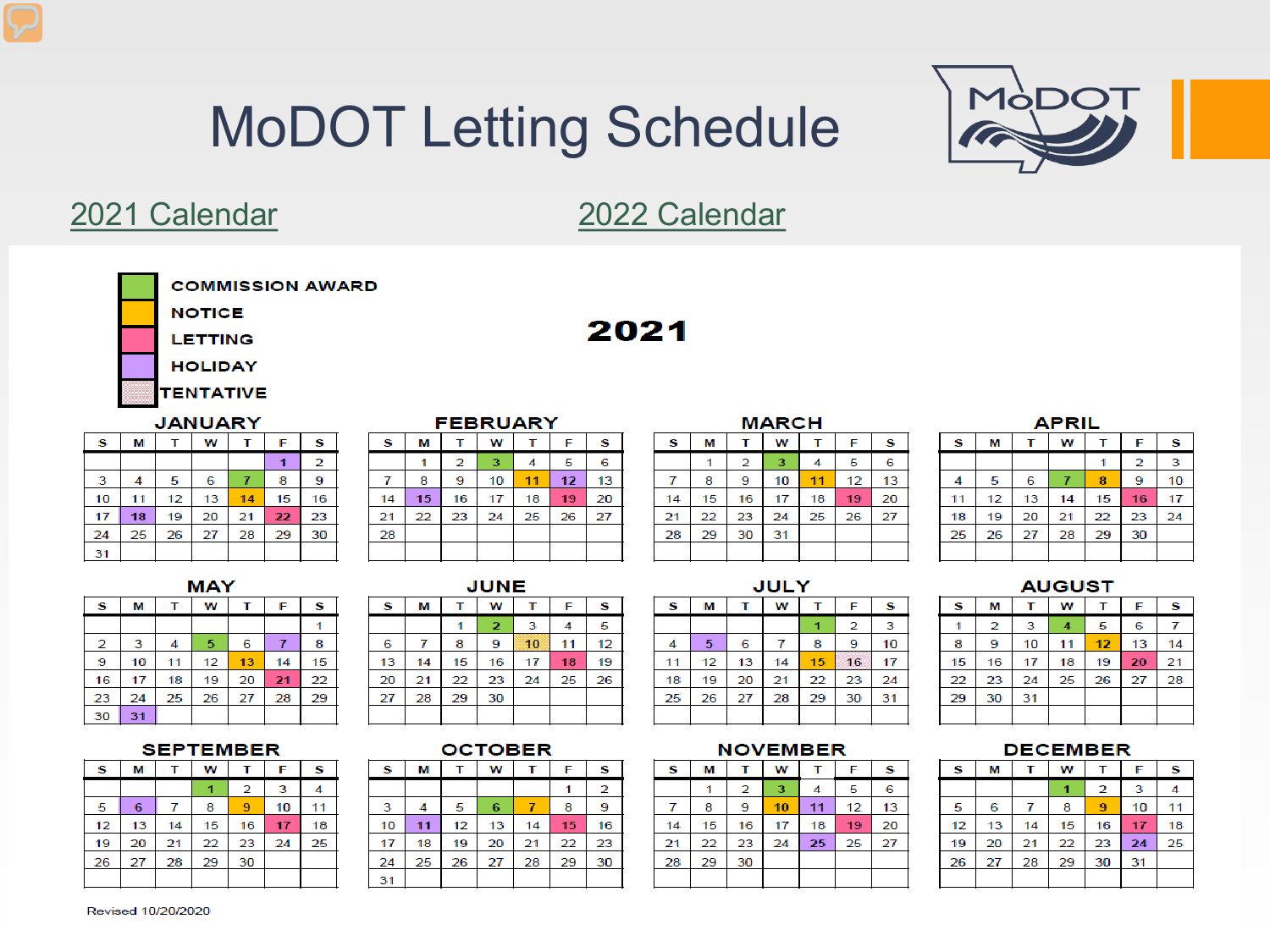

## Local Public Agency (LPA) Program

In the LPA Program, federal funds "pass through" MoDOT to cities and counties through a competitive process and provides oversite for these projects to ensure they meet all federal requirements. Upcoming opportunities for LPA projects can be found on MoDOT's website.

<https://www.modot.org/projects-be-let-others>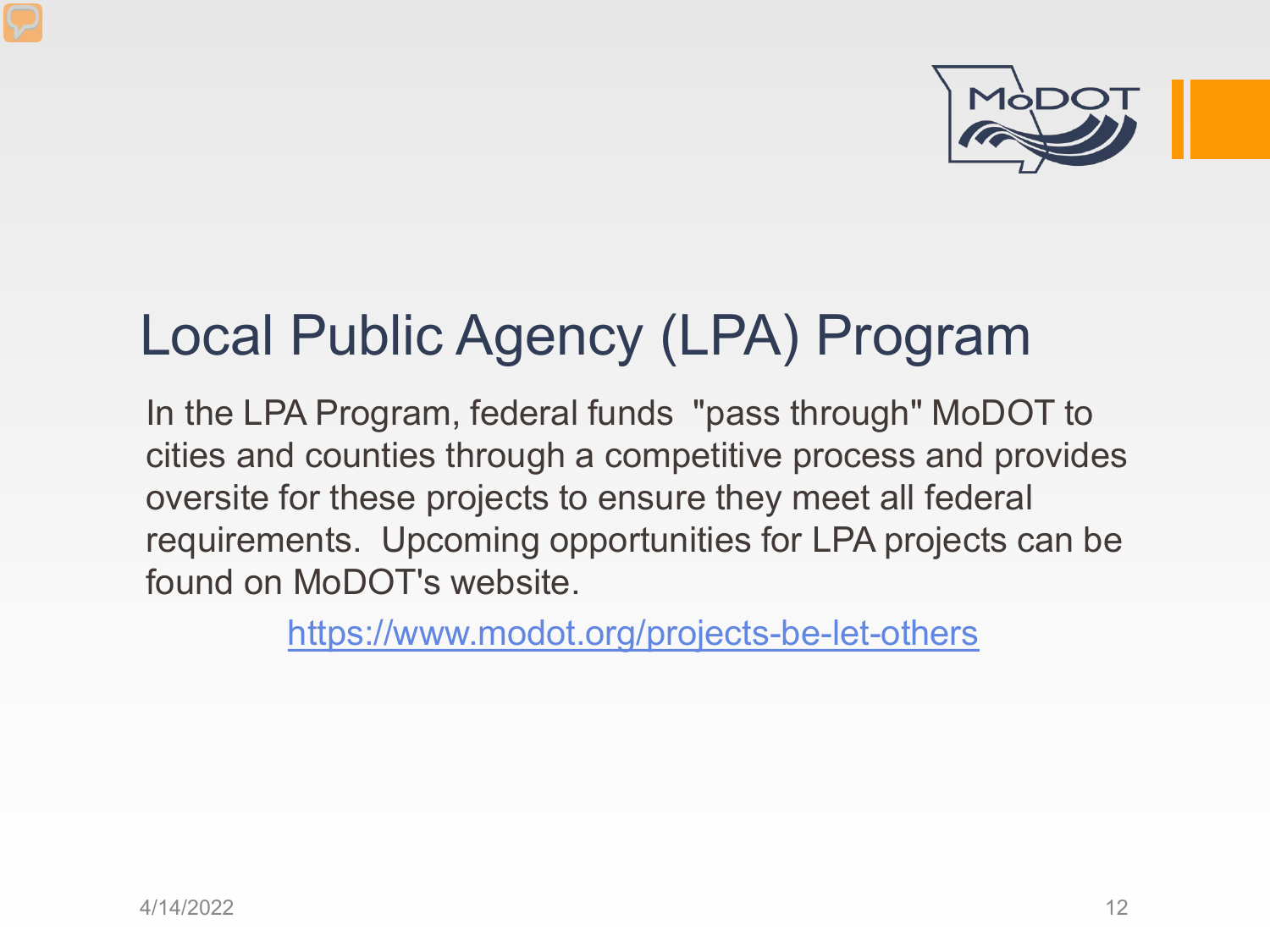

## Design-Build Projects

**- Design-Build is a method that includes hiring one** contracting team to complete the design work and build the highway improvement under one contract. MoDOT provides the project goals, budget and schedule and the contracted team completes the work.

<https://www.modot.org/design-build-information>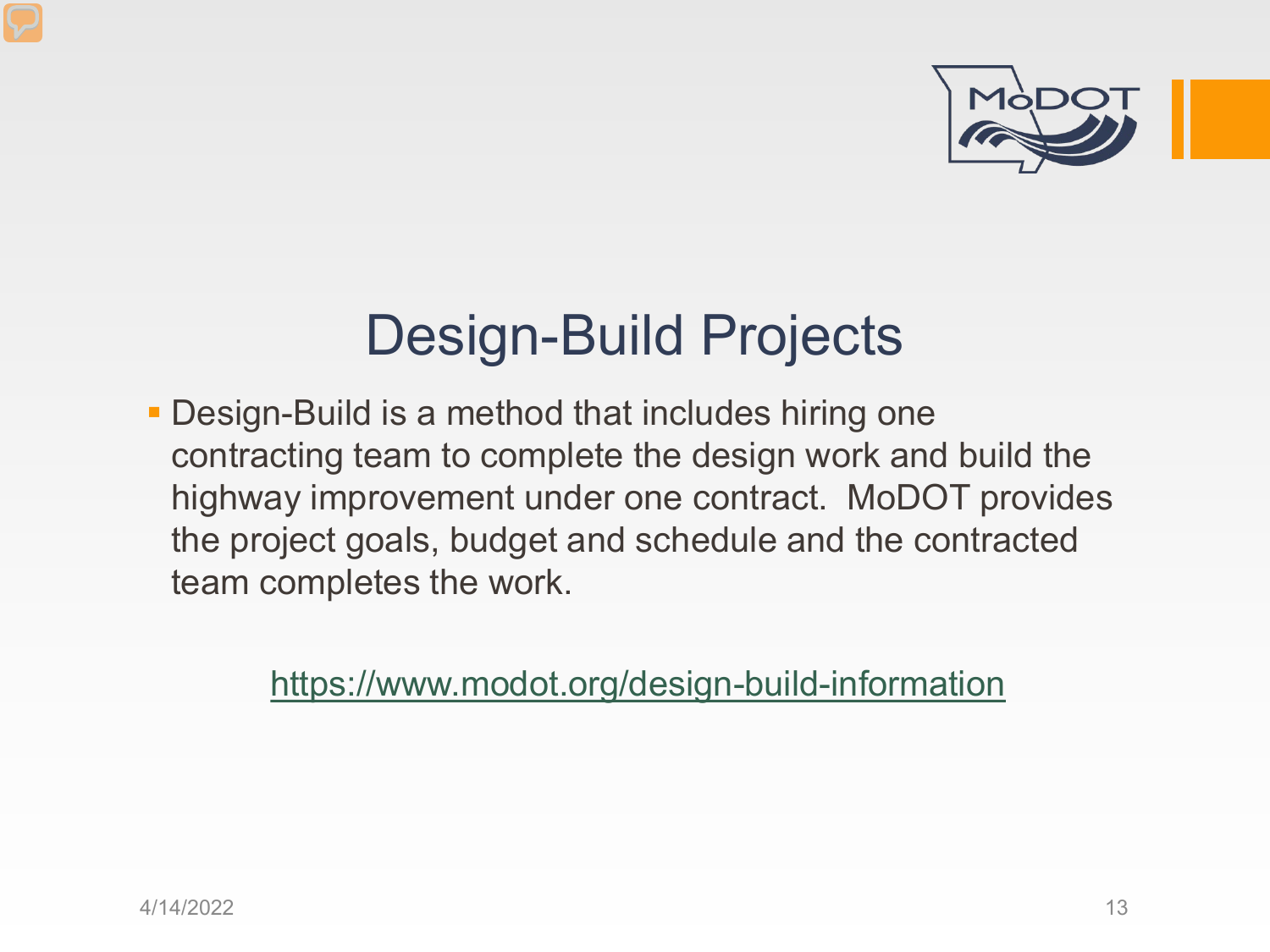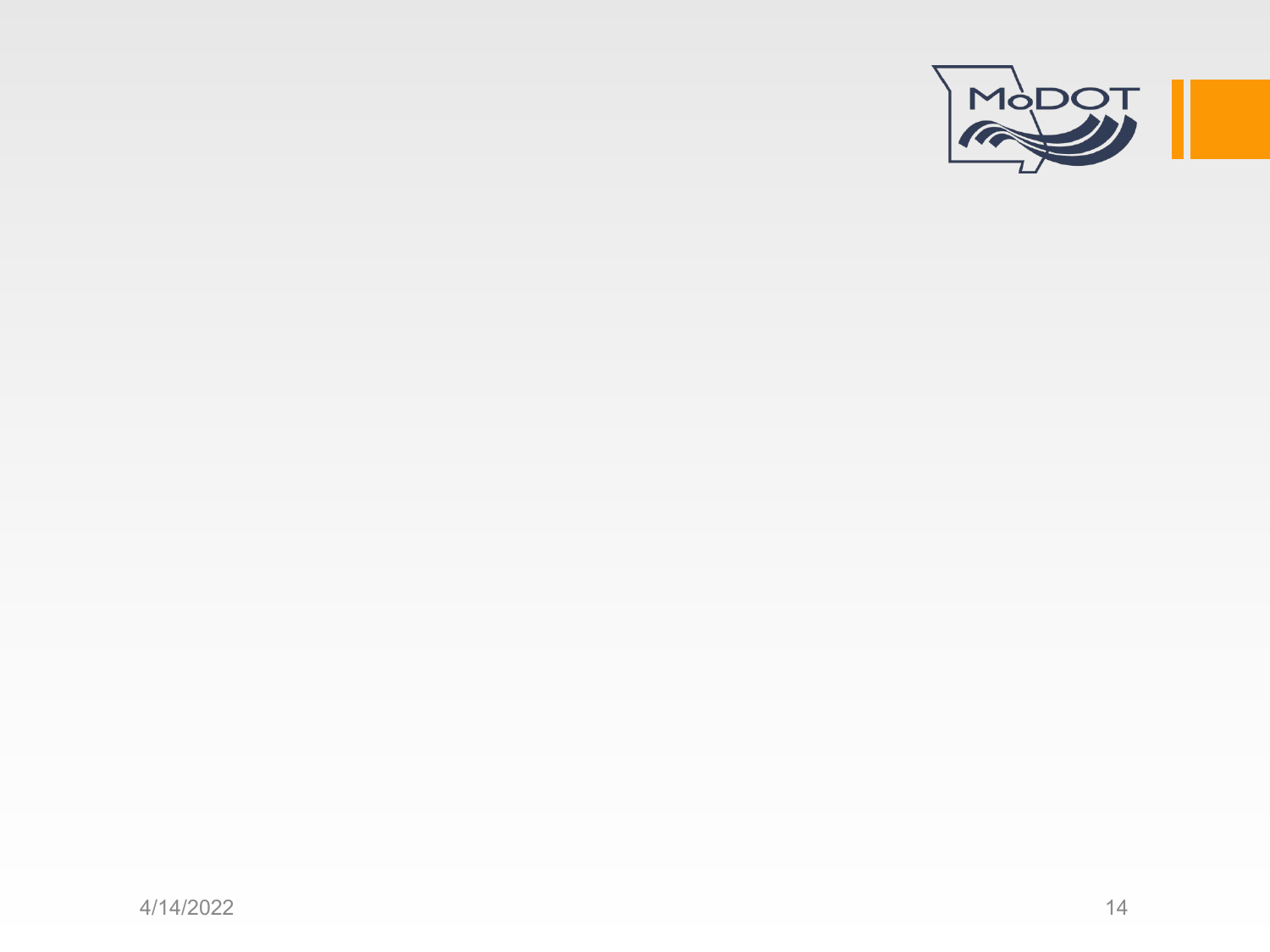

## What is DBE Supportive Services?

MoDOT's supportive services program is designed to assist DBE firms in the development of capability and capacity and to be better positioned to successfully bid on MoDOT project.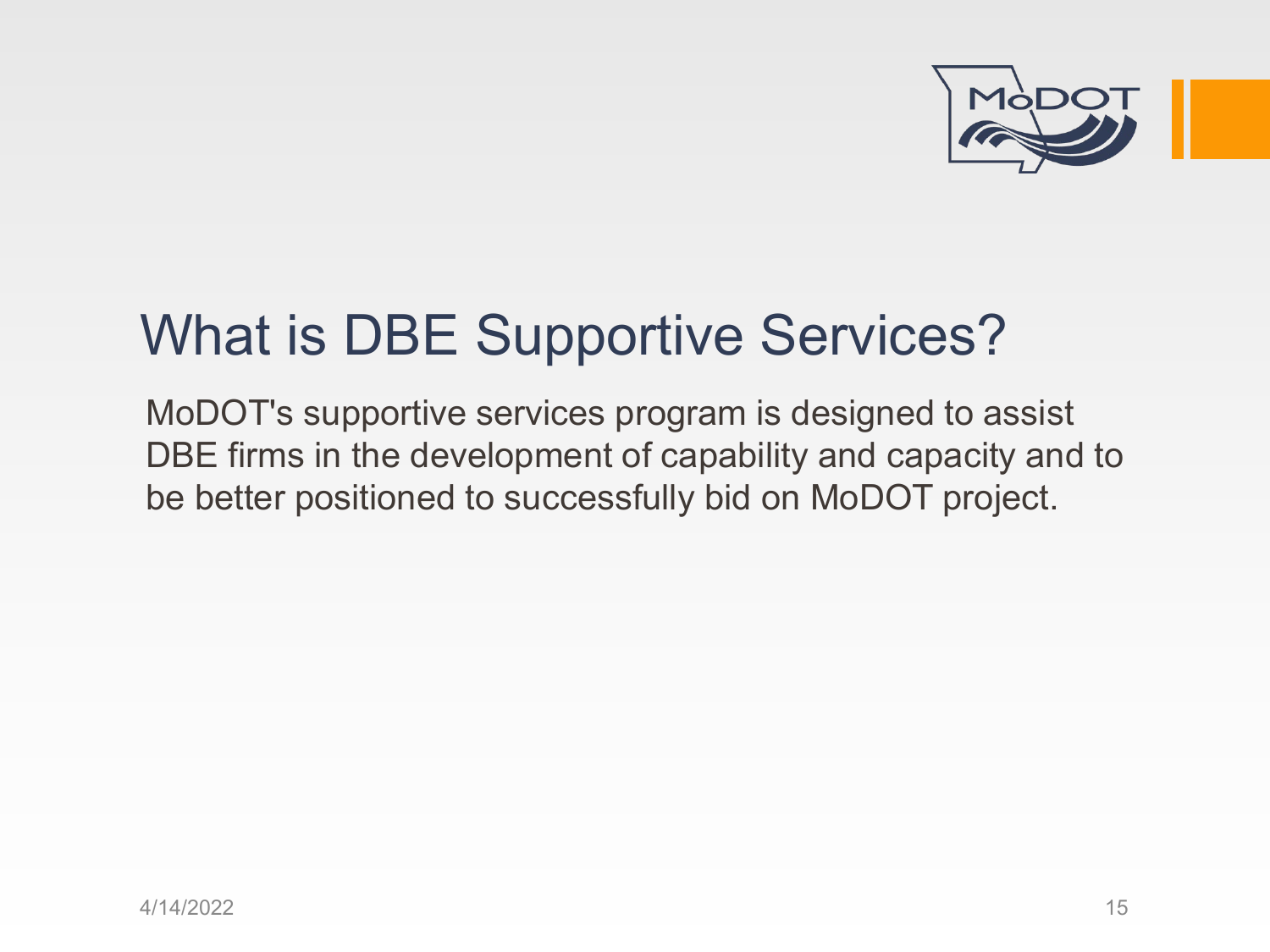

#### What does DBE Supportive Services Offer?

Entrepreneurship Training Program

The Entrepreneurship Training Program is based on Kauffman FastTrac® Entrepreneurship Program for GrowthVenture®, the program encourages success by providing direction for growth, capacity expansion, and diversification.

Over the course of 10-classes, you will learn how to learn how to:

- Avoid cash flow problems and fund your firm's growth
- Make critical decisions about business vision and strategy
- **Investigate and analyze next-stage growth and opportunities**
- Improve operational efficiency within your organization
- Determine if you have the right people in place for the future
- **Develop a business strategy to move forward at your pace**
- Create, build, and hold a strong, competitive market position
- Lead with clarity while building a sustainable management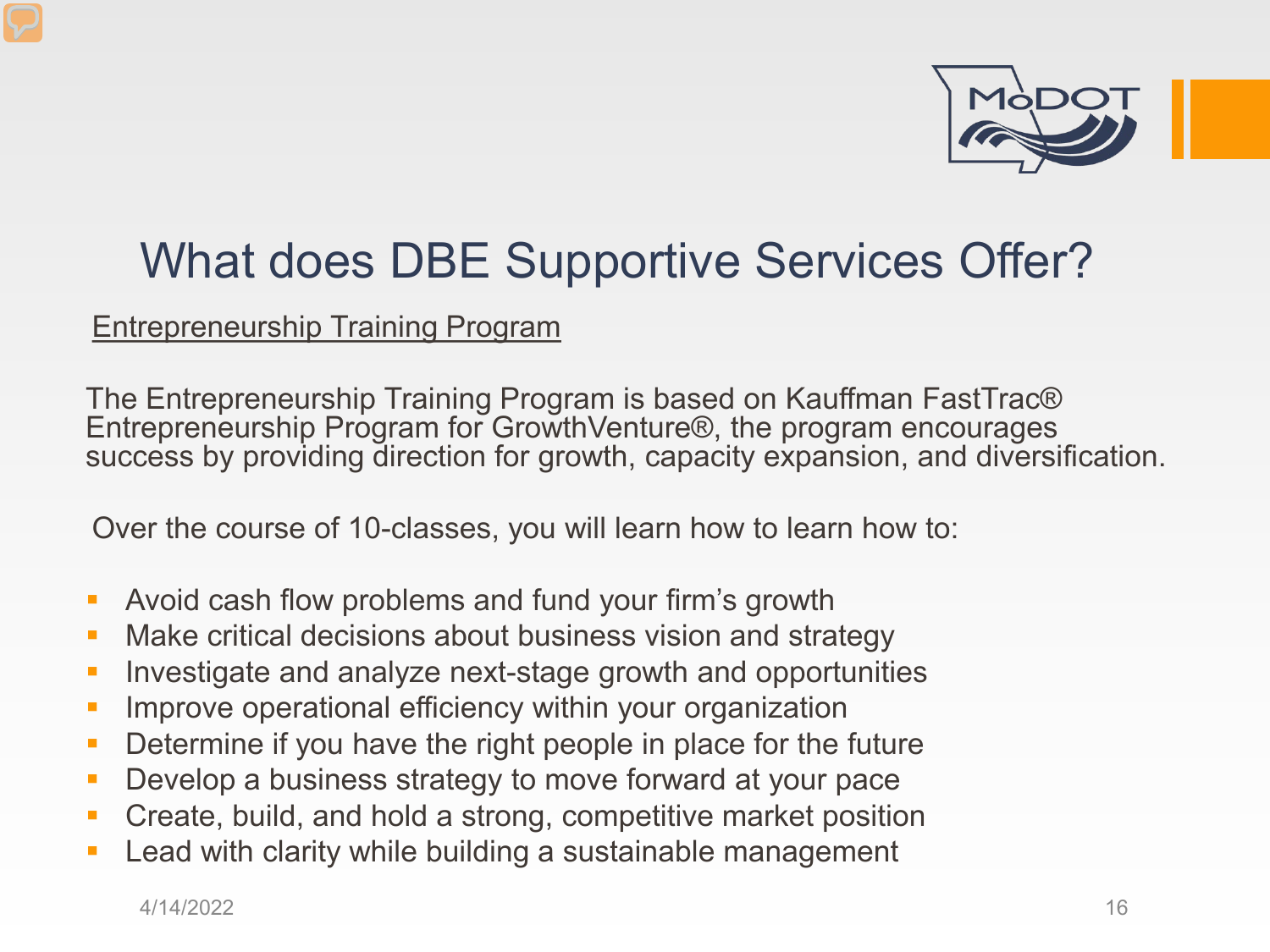

#### What does DBE Supportive Services Offer?

- Business Coaching Program in:
	- **Accounting**
	- **Bidding**
	- **Bonding**
	- **Business Law**
	- **Business Software**
	- **Estimating**
	- **Financial**
	- $\blacksquare$  HR
	- **•** Marketing
	- **Project Management**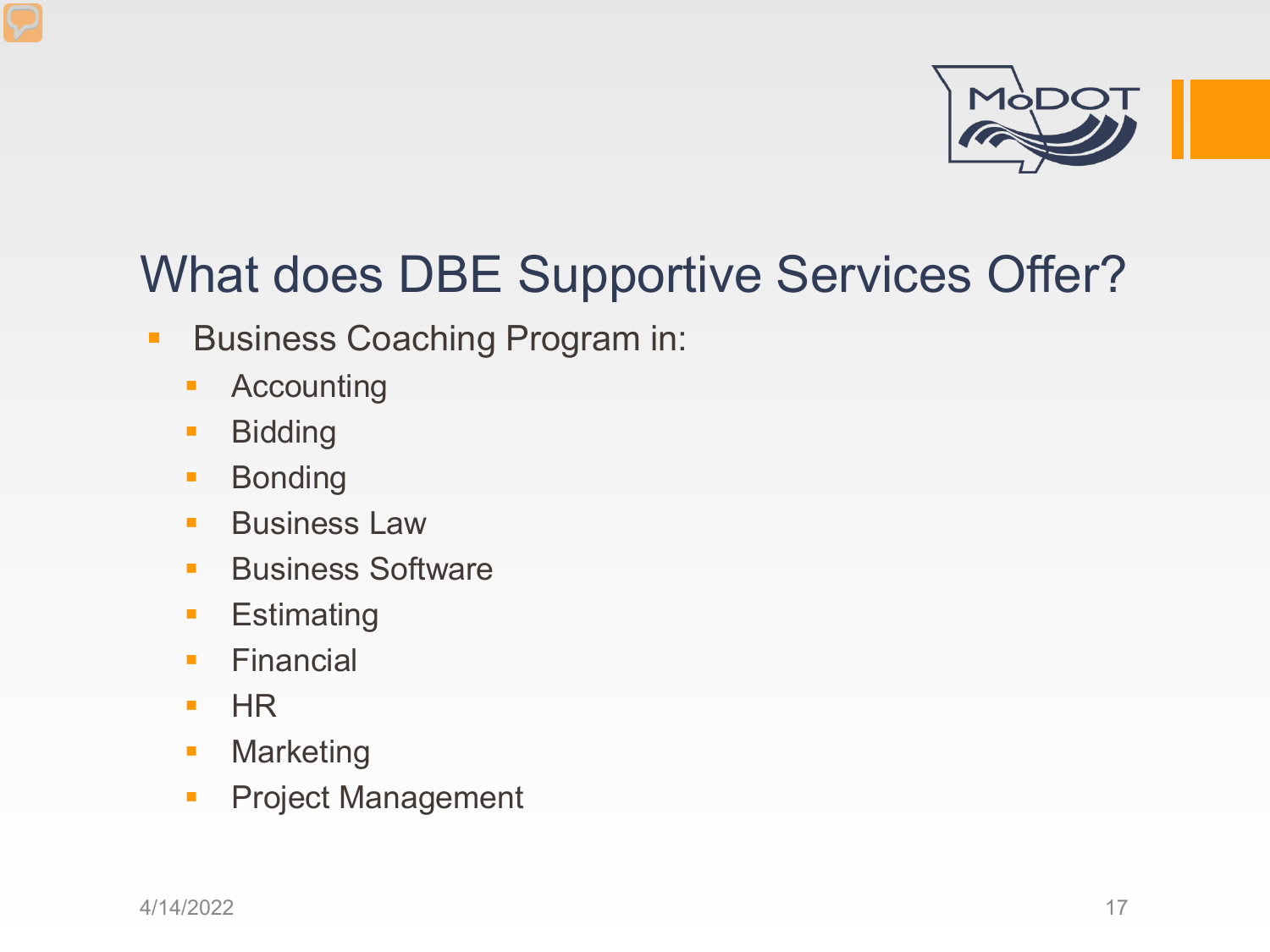

# What does DBE Supportive Services Offer?

- **DBE Seminars and Outreach** 
	- **MoDOT regularly hosts seminars and networking opportunities** for DBE firms certified in Missouri.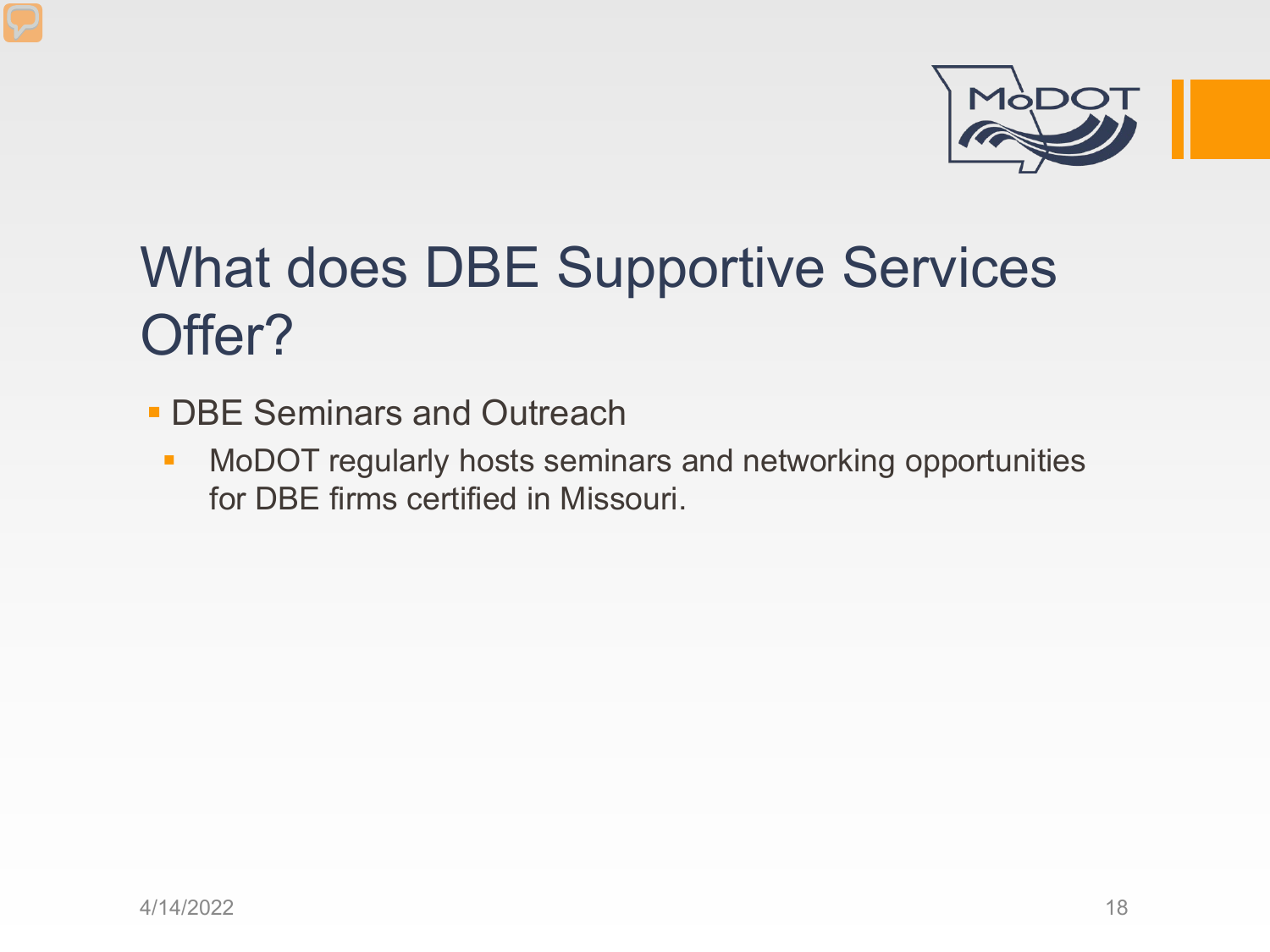

## Supportive Services Contacts

Bellewether, Ltd. PO Box 287, Lee's Summit, MO 64063 Phone: (816) 554-9400 Email: [saunders@bellewether.com](mailto:saunders@bellewether.com)

Philips & Associates, Inc. 930 Kehrs Mills Road, Suite 325-17, Ballwin, MO 63011 Phone: (314) 497-6746 Email: [gphilips@philipsgroup.com](mailto:gphilips@philipsgroup.com)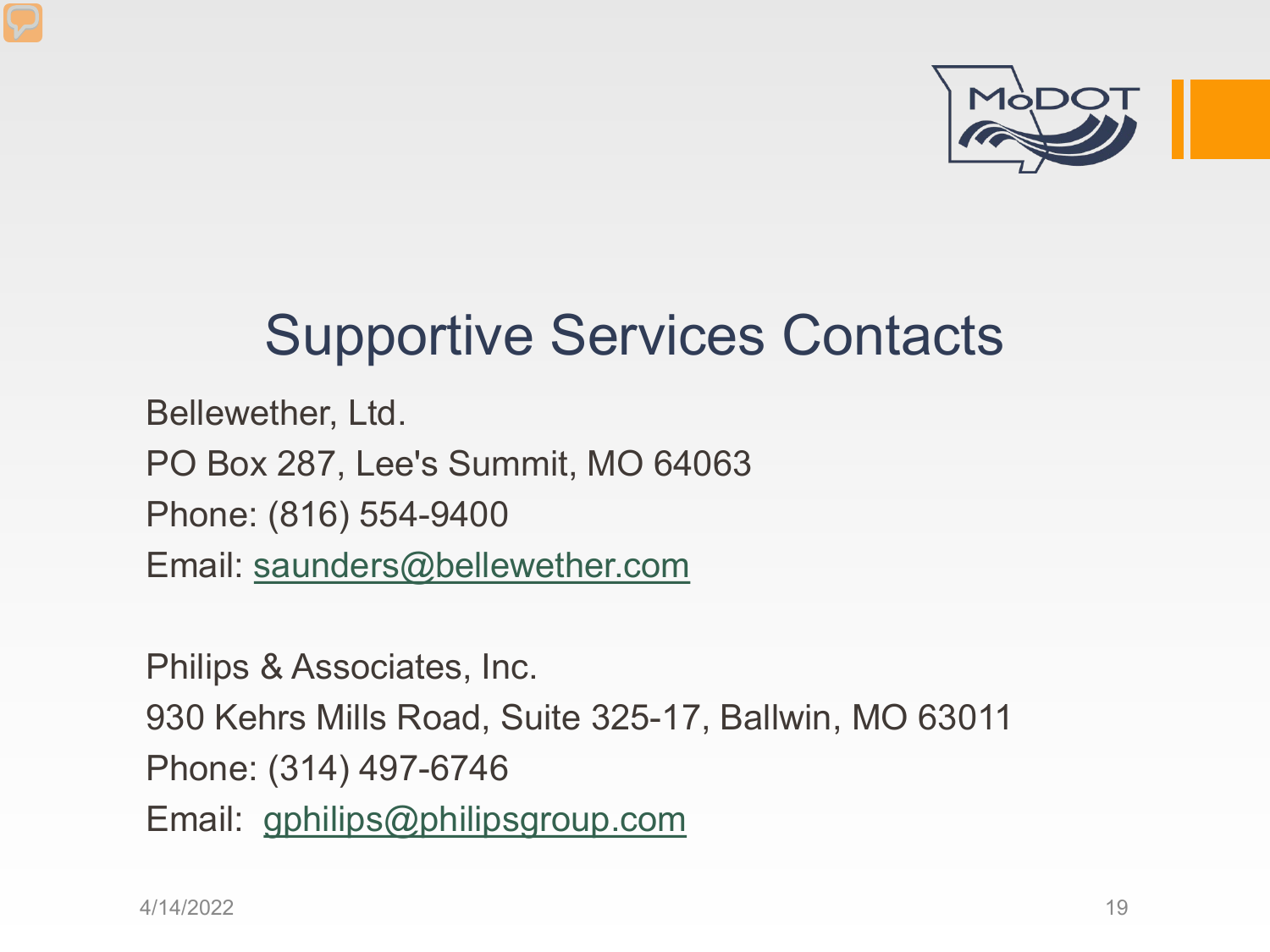

#### Missouri Regional Certification Committee (MRCC)

- **Missouri Department of Transportation**
- City of Kansas City, Missouri
- **Kansas City Area Transportation Authority**
- Mid-America Regional Council
- **East-West Gateway Council of Governments**
- **St. Louis Lambert Airport Authority**
- **Bi-State Development**
- <https://www.modot.org/mrcc-directory>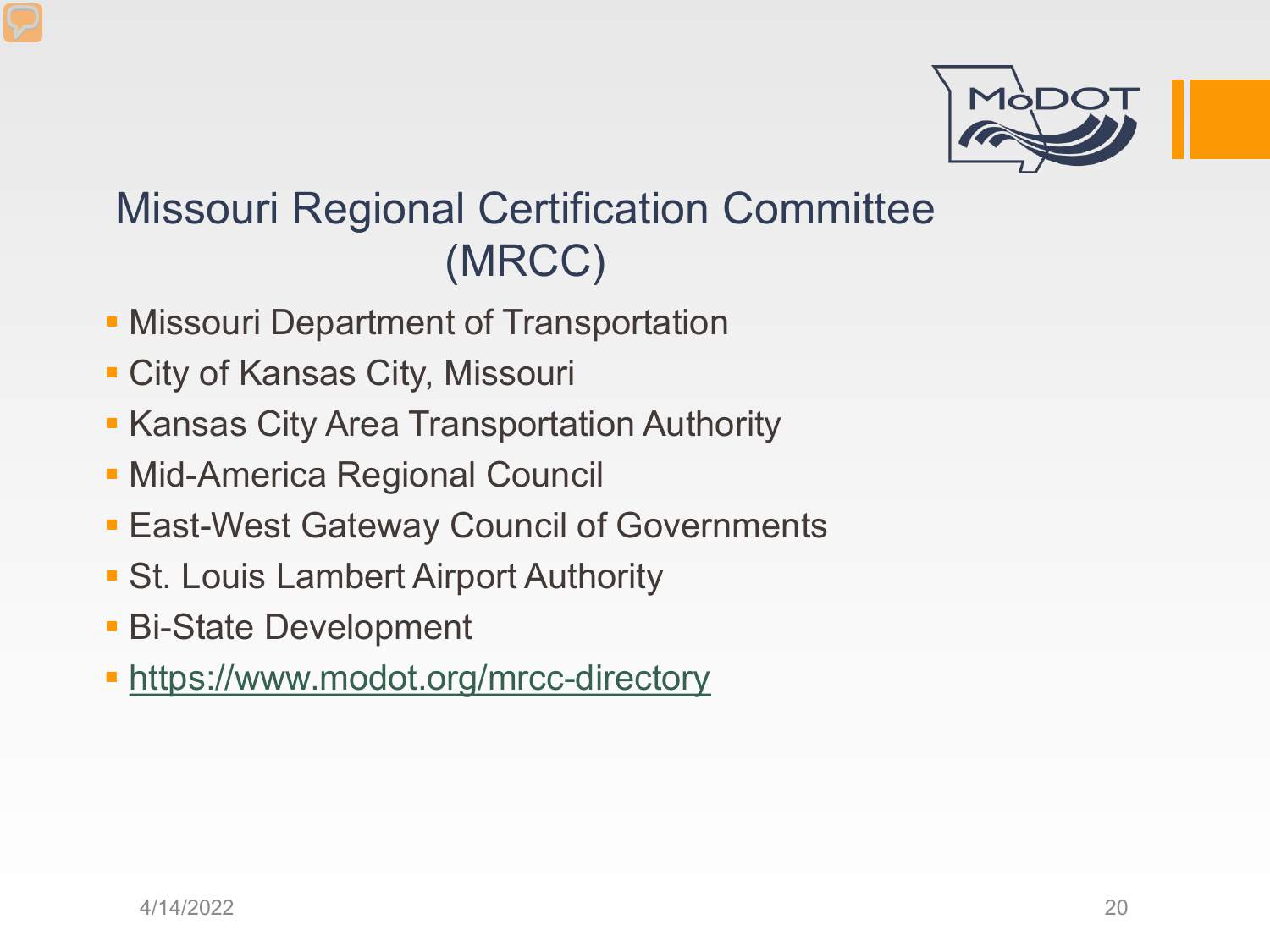

Missy Stuedle - Director (573) 751-1216 [Missy.stuedle@modot.mo.gov](mailto:Melissa.steudle@mdot.mo.gov)

Kristi Hixson - Manager (573) 751-7801 [Kristi.hixson@modot.mo.gov](mailto:Kristi.G.Hixson@modot.mo.gov)

Tracy Evers - Executive Assistant (573) 526-2978 [Tracy.evers@modot.mo.gov](mailto:Tracy.Evers@modot.mo.gov)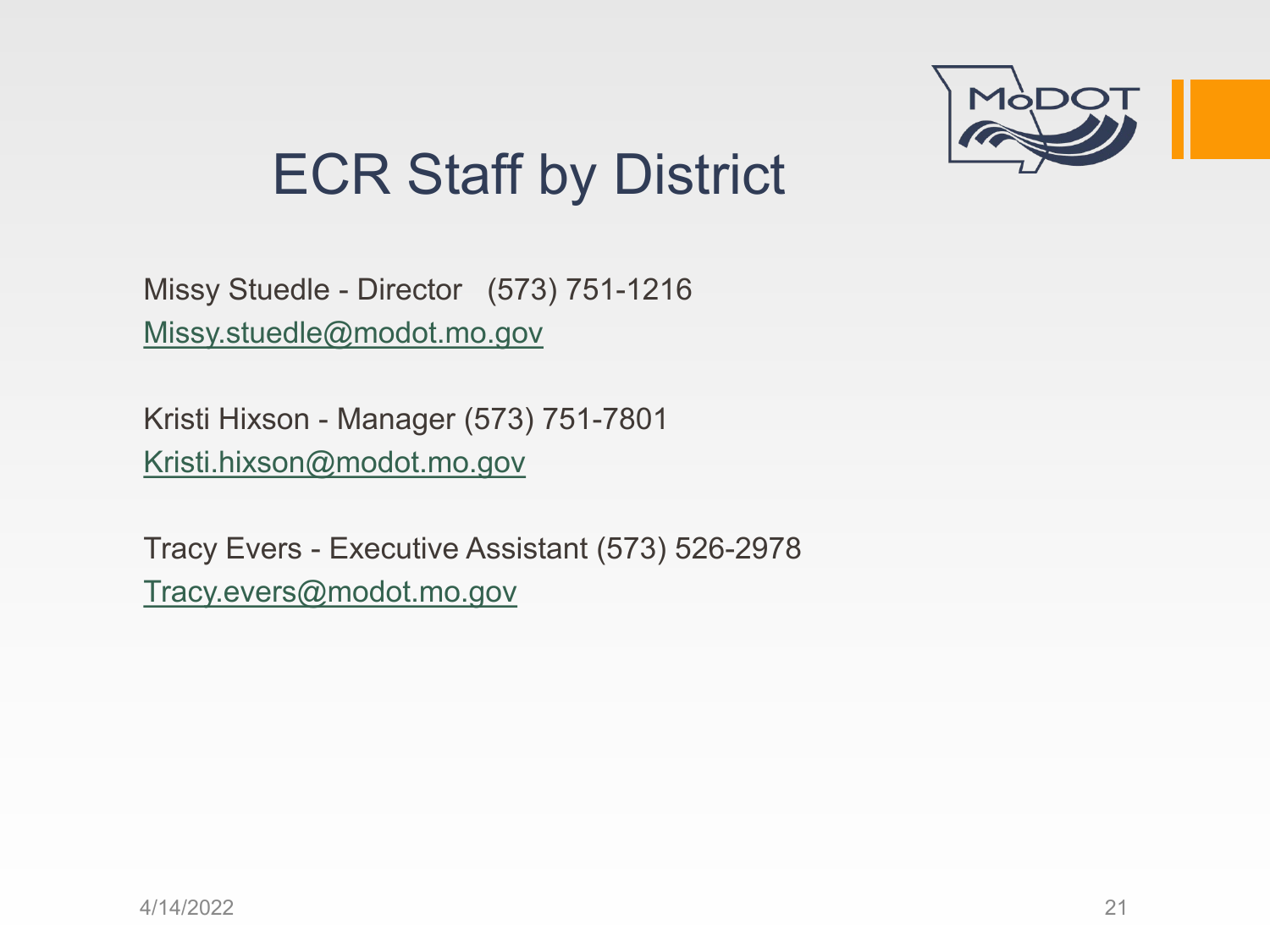

**Kansas City & Southeast Districts**

Prenness Josey - Civil Rights Specialist (816) 607-2162 [Prenness.josey@modot.mo.gov](mailto:Prenness.josey@modot.mo.gov)

Kamaria Sanders - Civil Rights Specialist (816) 607-2055 [Kamaria.sanders@modot.mo.gov](mailto:Kamaria.Sanders@modot.mo.gov)

Abigail Steinbach - Administrative Technician (816 )607-2121 [Abigail.steinbach@modot.mo.gov](mailto:Abigail.steinbach@modot.mo.gov)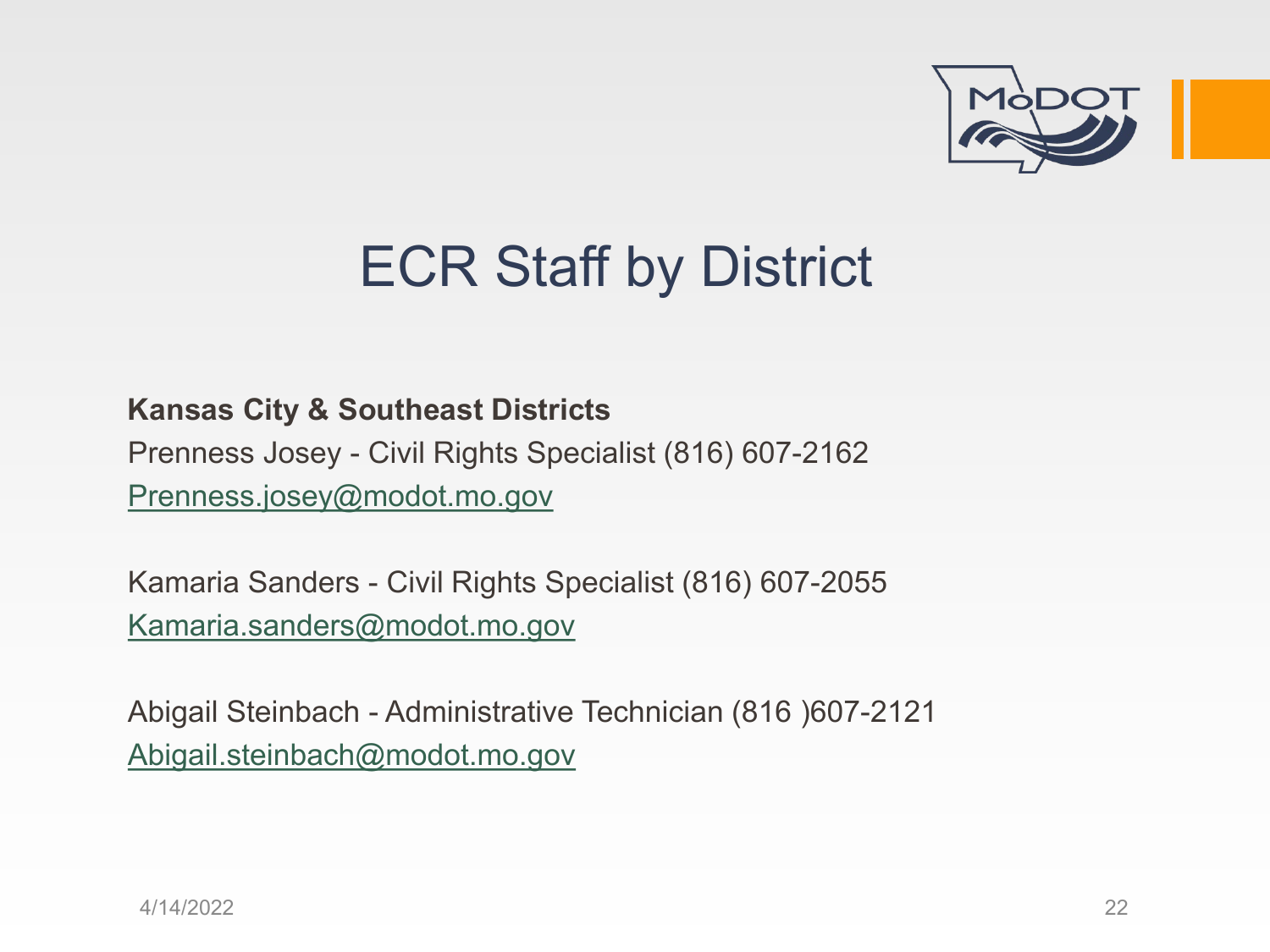

#### **St. Louis District**

April Hendricks-Brown - Civil Rights Specialist (314) 453-1827 [April.hendricks-brown@modot.mo.gov](mailto:April.Hendricks-Brown@modot.mo.gov)

Katherine Adkins - Civil Rights Specialist (314) 453-1877 [Katherine.adkins@modot.mo.gov](mailto:Katherine.Adkins@modot.mo.gov)

Cassandra Peoples – Administrative Technician (314) 453-5029 [Cassandra.peoples@modot.mo.gov](mailto:Cassandra.peoples@modot.mo.gov)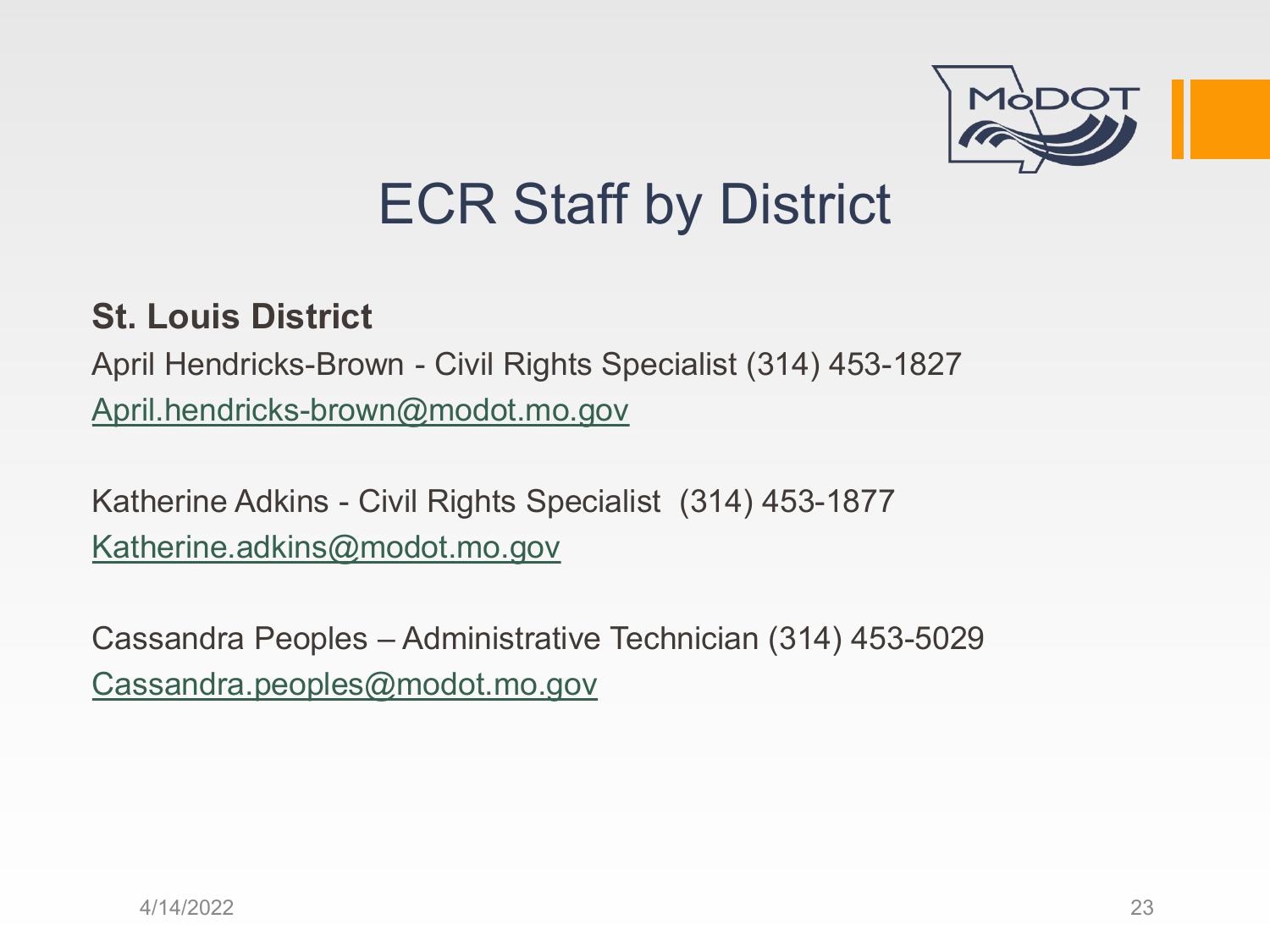

#### **Northwest & Northeast Districts**

Laura Bouslaugh – Civil Rights Specialist (573) 751-1355 [Laura.bouslaugh@modot.mo.gov](mailto:Laura.Bouslaugh@modot.mo.gov)

#### **Southwest District**

Zainab Jasim - Civil Rights Specialist (573) 751-2806 [Zainab.jasim@modot.mo.gov](mailto:Zainab.Jasim@modot.mo.gov)